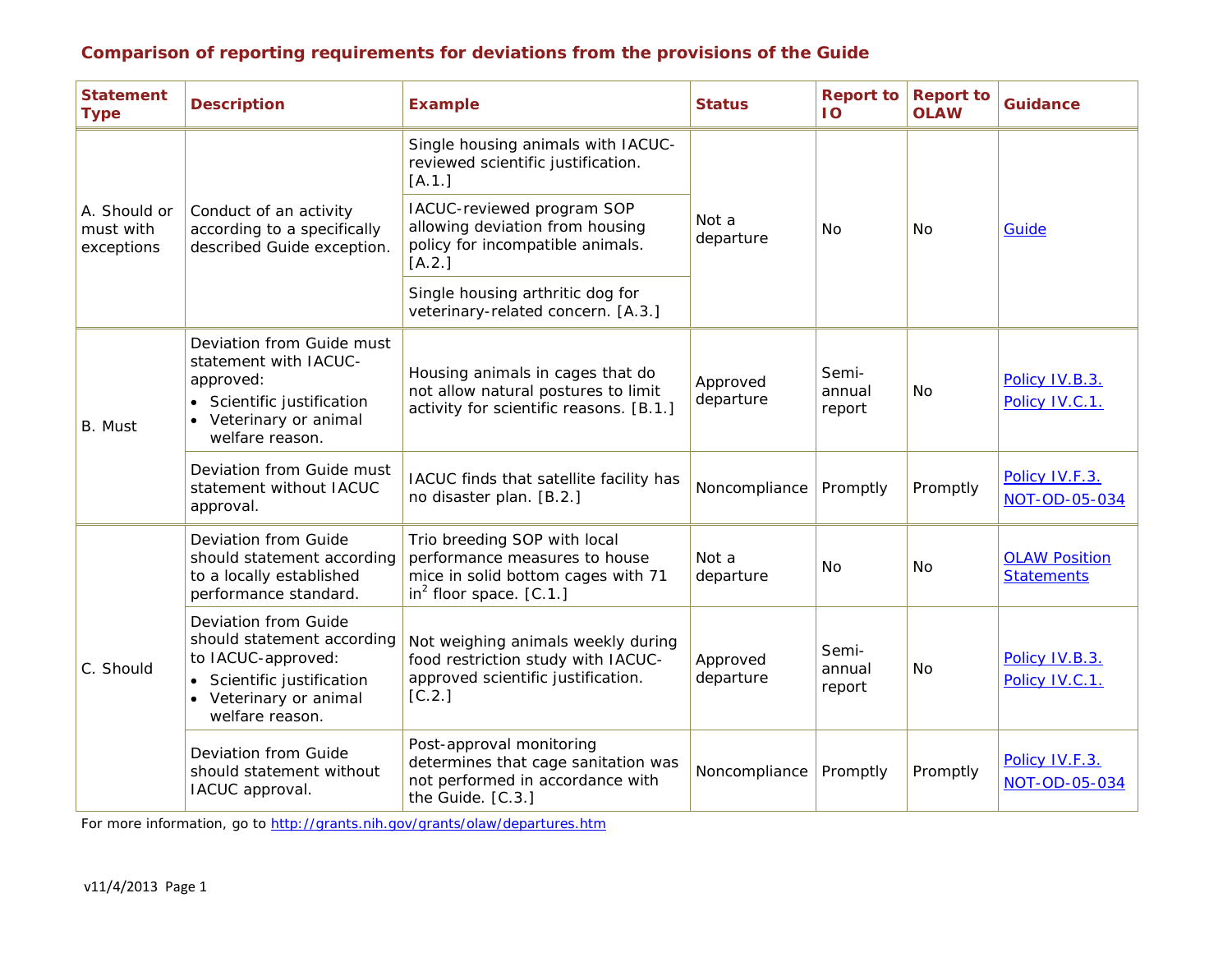## **Examples**

A. Conduct of an activity according to a specifically described exception listed in the *Guide*.

- 1. **Example:** In an animal study protocol, the PI requests single housing for her mice so that she can measure individual fluid consumption. After considering the specific details of the proposed experiment, the IACUC approves the protocol.
	- *Guide*: *Social animals should be housed in stable pairs or groups of compatible individuals unless they must be housed alone for experimental reasons or because of social incompatibility.* (page 51)
	- Discussion: This is a deviation from a should statement according to a specifically established exception in the *Guide*  (experimental reasons). Exceptions are not departures from the *Guide*. It need not be reported to the IO in the semiannual report.
- 2. **Example:** Prior to implementing the *Guide* Eighth Edition, an institution had singly housed all rabbits. After trial attempts at social housing, the veterinarian determines that a current group of older male rabbits cannot be successfully socially housed. The facility manager and veterinarian prepare an SOP describing appropriate social housing of newly acquired rabbits which includes pairing of sibling does or neutered bucks. The IACUC approves an institution-wide SOP for social housing rabbits.
	- *Guide*: *Social animals should be housed in stable pairs or groups of compatible individuals unless they must be housed alone for experimental reasons or because of social incompatibility.* (page 51)
	- Discussion: The institution fulfilled the intent of the *Guide* should statement regarding social housing. Singly housing the older bucks is a deviation from a should statement according to a specifically established exception in the *Guide* (social incompatibility) and is not a departure from the *Guide*. It need not be reported to the IO in the semiannual report.
- 3. **Example:** The institution has previously housed all dogs in pairs. The veterinarian determines that one older dog can no longer be socially housed because of arthritis that requires specialized care and padded flooring. The veterinarian informs the IACUC of the circumstances for singly housing the dog based on veterinary medical and animal welfare issues.
	- *Guide*: *Social animals should be housed in stable pairs or groups of compatible individuals unless they must be housed alone for experimental reasons or because of social incompatibility.* (page 51) *Single housing of social species should be the exception and justified based on experimental requirements or veterinary-related concerns about animal well-being*. (page 64)
	- Discussion: This is a deviation from a should statement according to a specifically established exception in the *Guide* (veterinary-related concern) and is not a departure from the *Guide*. It need not be reported to the IO in the semiannual report.
- B. Comparison of reporting requirements when deviating from a *Guide* **must** statement.
	- 1. **Example:** PI proposes to confine dogs for 3 days in small cages to limit the dogs' ability to stand as part of a scientifically justified research requirement. IACUC reviews and approves the scientific justification and the protocol.
		- *Guide*: *At a minimum, animals must have enough space to express their natural postures…* (page 56)
		- Discussion: This is a deviation from a must statement of the *Guide* that has been scientifically justified by the PI and reviewed and approved by the IACUC. It is an approved departure and must be reported in the semiannual report to the IO.
	- 2. **Example:** The IACUC learns that one of the satellite facilities has inadvertently been omitted from the disaster plan.
		- *Guide*: *Facilities must therefore have a disaster plan.* (page 35)
		- Discussion: This is a noncompliance. The IACUC must develop a plan and schedule to correct this unapproved deviation from a must statement in the *Guide*.